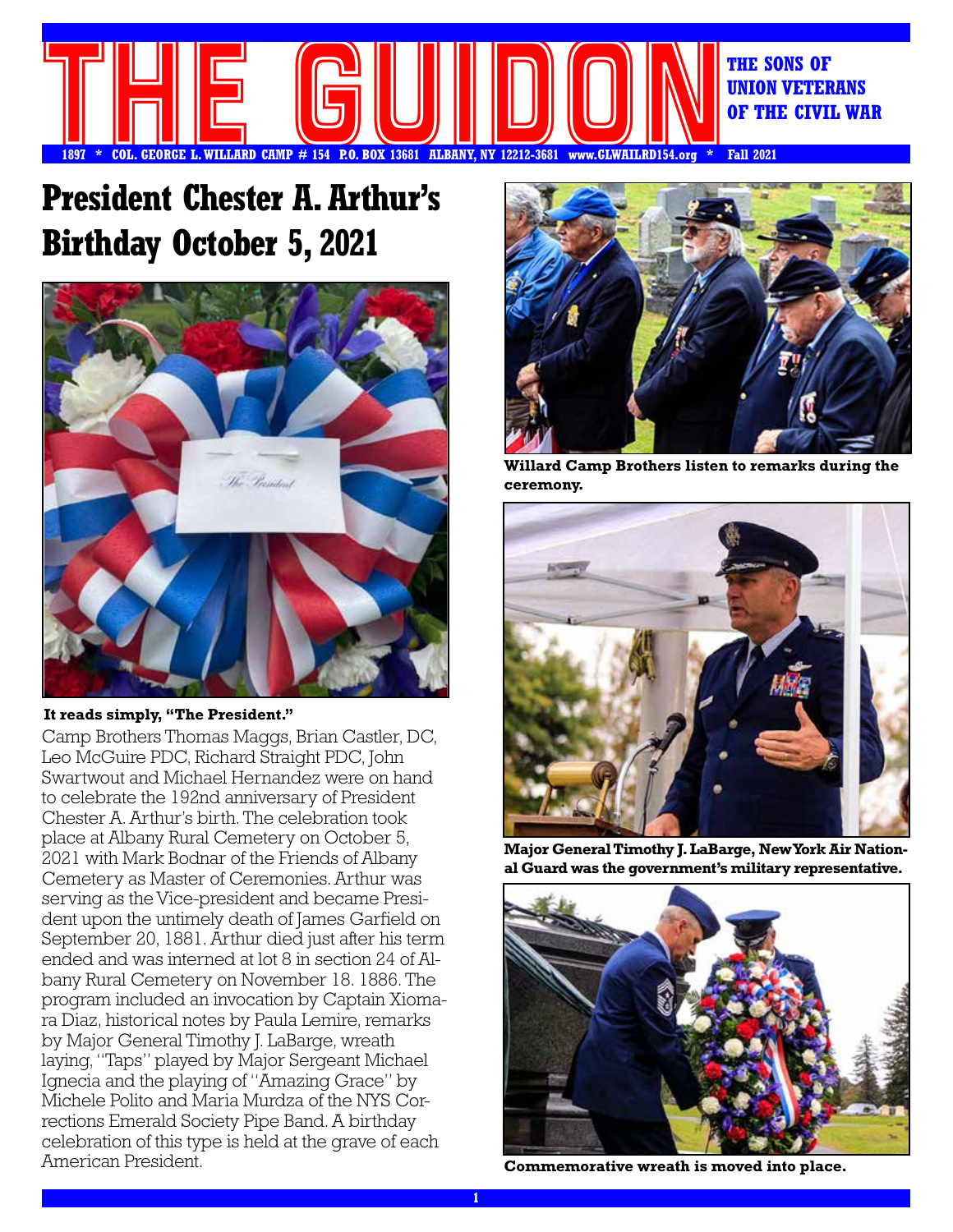# **Tanner Stone Dedicated**



**Sisters of the Mrs. Benjamin Harrison Tent 2 of the Daughters of Union Veterans of the Civil War.,**

One by one, and long overdue, African-American soldiers of Civil War are being honored. Recently it was Private Levi Tanner of the 86th Regiment of U.S. Colored Infantry. The dedication of his head stone in Spring Forest Cemetery, Binghamton, NY took place on September 18, 2021. This endeavor was undertaken by the Mrs. Benjamin Harrison Tent 2 of the Daughters of Union Veterans of the Civil War, the oldest surviving Tent in New York State. In addition to the Sisters of the Tent, participants included the 137th NY Reenactors, the 7th NY Cavalry Color Guard, and Brothers of the Carlin Camp 34,1 SUVCW The Col. George L. Willard Camp 154 SUVCW was represented by Brother Leo McGuire PDC. It is always our collective objective to "Keep Green the Memory of Civil War Veterans."



# **New Member for the Camp**



**"I, Charles T. Gehring, in the presence of the Great Creator and witnessing members of the Camp . . . "**

At the Camp's November 6, 2021 meeting Charles T. Gehring was inducted into the Col. George L. Willard Camp 154, SUVCW. Even with a membership of over 60 members the Camp is always pleased to induct new members to join in the fellowship of the Order.

# **Grant Cottage Update**

It has been a great year for the folks at Grant Cottage. The site received its National Historic Landmark designation, completed a solar powered energy backup system and had record attendance despite COVID restrictions. The future will see a 3-D Virtual Tour of Grant Cottage to include never before seen second floor content. Grant Cottage is planning a major celebration in June 2022 for U.S. Grant's 200th birthday, with special guests planned to be on hand for the occasion. Read more at: www.grantcottage.org

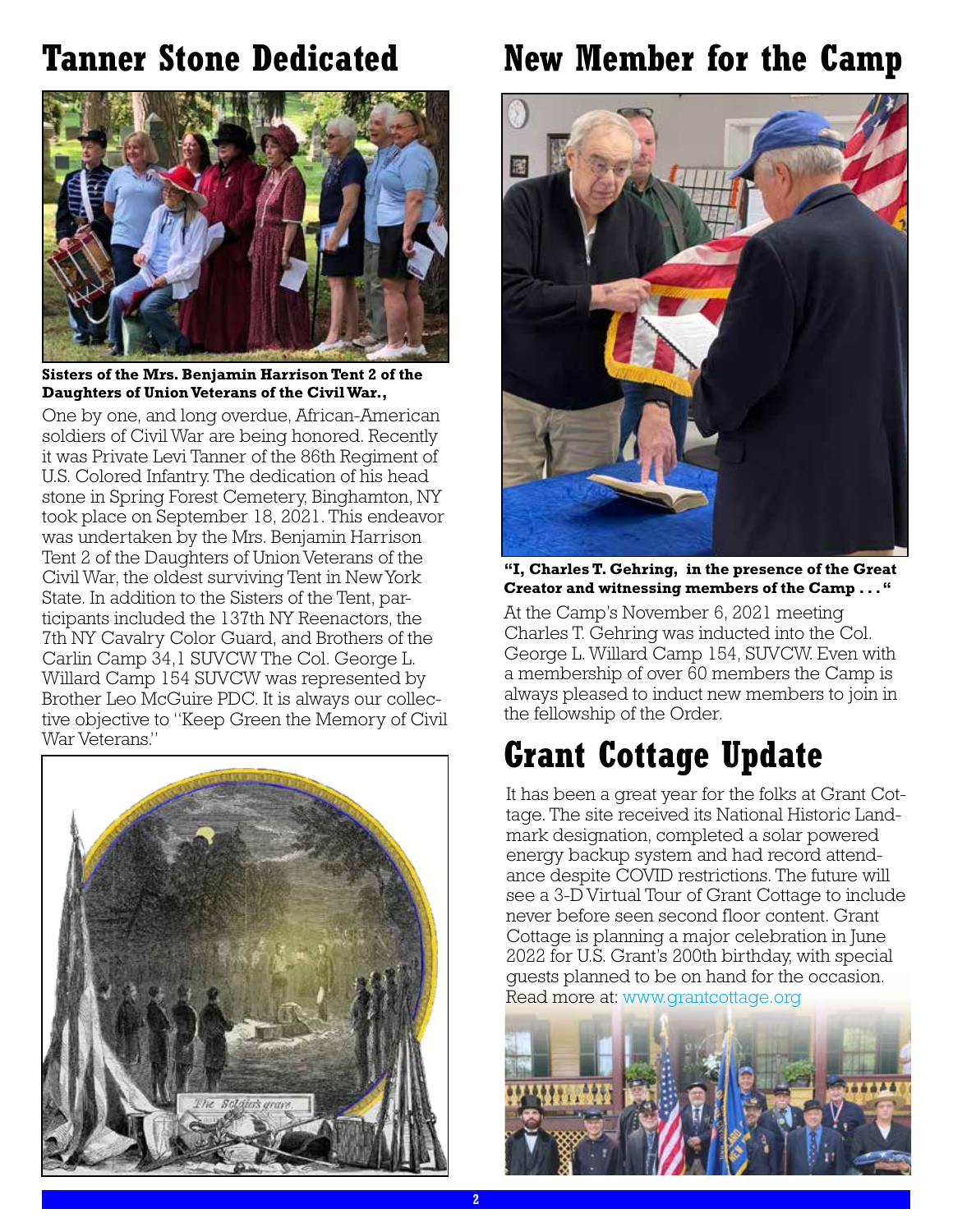# **77th NYVI Monument Anew**



**Crime tape and statue parts at the scene of the 77th Regiment's monument on July 16, 2020.**

It took over a year, but the statue atop the 77th NY Volunteer Infantry (NYVI) monument, that was destroyed on July 16, 2020, is now back in place. It was cold but clear Tuesday morning, November 16, 2021 when workmen started the task of remounting the statue of a Civil War soldier back onto the 77th NYVI Regiment's pedestal in Congress Park in downtown Saratoga Springs, NY. Col. George L. Willard Camp Brothers, including Brian Castler DC, Jerry Orton PDC, Leo McGuire PDC, Ray LeMay III PDC, Tim Mabee, Lance Ingmire and Robert Keough PCC, were on hand for the event. Between the Willard Camp and the NYS Sesquicentennial committee, of which Camp brothers Keough, Ingmire and Dziewulski (not present) were members, donated over \$14,000.00 to be used for improved security and landscaping for the monument. The original monument was built and dedicated in 1875 and cost \$3000 or an astounding \$76,000 in 2021-2022 dollars. It consists of a slightly larger than life soldier and a twelve-foot granite base. Others in attendance at the event were relatives of members of the 77th, local politicians, media, city workers and interested bystanders.



**NY Department Commander, SUVCW, Brian Castler talks with Brother Ray LaMay III PDC,during the rising.**



**The bronze sentential stands ready to retake his place on the 77th Regiment's monument in Saratoga Springs,** 



**Civil War soldier's statue just before it reaches the monument on which it will rest.**



**Brother Jerry Orton PDC, in uniform, talks with Mayor Meg Kelly and Brother Lance Ingmire about the event..**